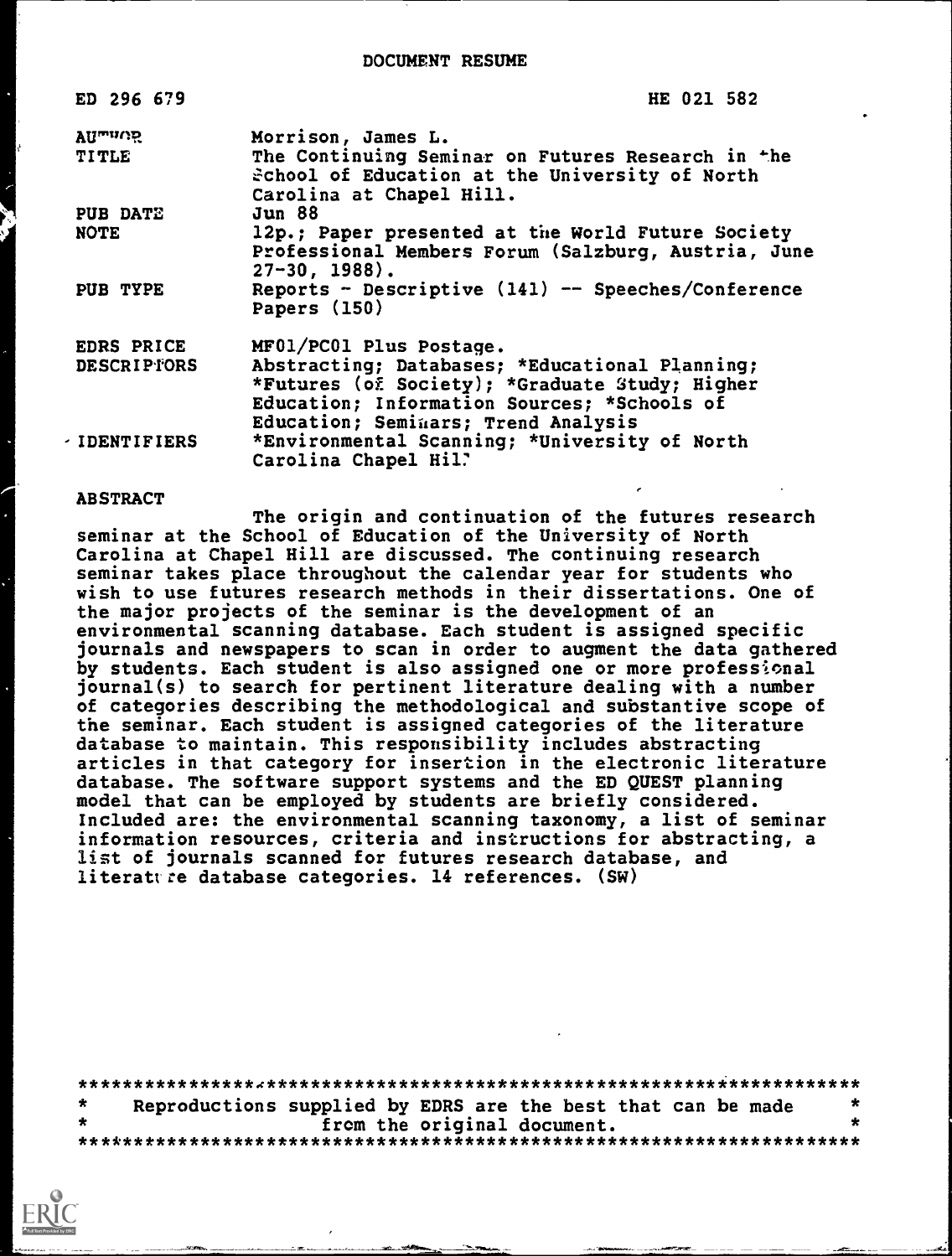The Continuing Seminar on Futures Research in the School of Education at the University of North Carolina at Chapel Hill

> James L. Morrison Professor of Education CB 3500 Peabody Hall Chapel Hill, NC 27599 919 966-1354

Paper Delivered at the World Future Society Professional Members Forum, Salzburg, Austria, June 27-30, <sup>1988</sup>

 $2 \qquad \qquad$ 

"PERMISSION TO REPRODUCE MATERIAL HAS BEEN GRANTED BY JAMES L.

MORRISON

TO THE EDUCATIONAL RESOURCEC INFORMATION CENTER (ERIC)."

U.S. DEPARTMENT OF EDUCATION Office of Educational Research and Improvement **EDUCATIONAL RESOURCES INFORMATION**<br>CENTER (ERIC)

This document h..., been reproduced as received from the person or organization origination origination origination origination origination origination origination origination origination origination or  $\frac{1}{2}$ 

0 Minor changes have been wide to improve reproduction quality

Points of view or opnions slated in this docu- ment do not necessarily represent official OERI position Or policy.

ED296679

82 い

021

 $\pmb{\mathcal{E}}$ 

 $\bullet$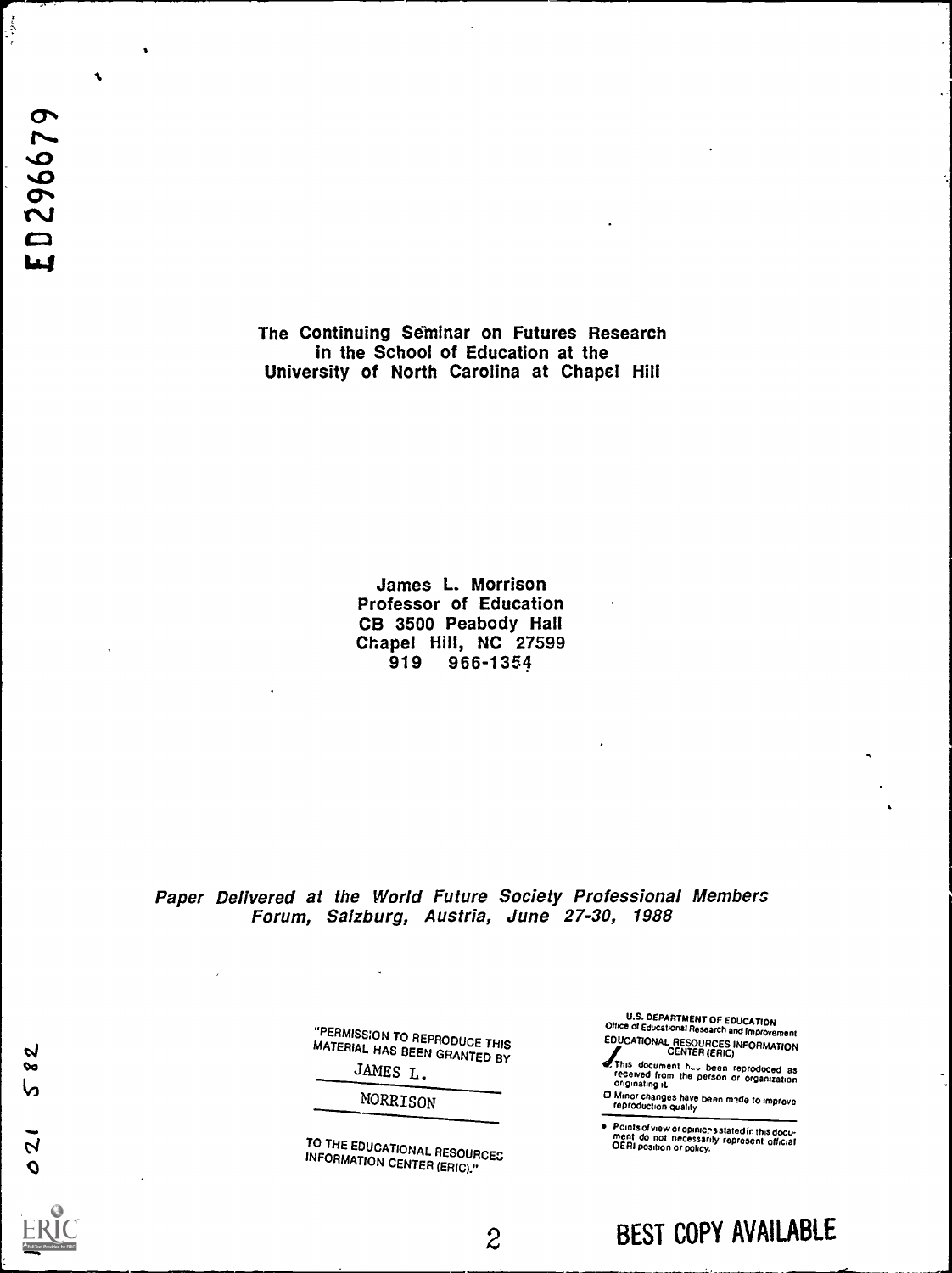## The Continuing Seminar on Futures Research in the School of Education at the University of North Carolina at Chapel Hill<sup>1</sup>

The futures research program in the School of Education, the University of North Carolina at Chapel Hill, is not a formal program, but is organized as a continuing research seminar that we anticipate will result in up to 10 doctoral dissertations within the next three years. The seminar is offered formally in the spring, but continues yearround on an every-other-week basis. Participants review manuscripts written by seminar participants and by me, discuss methodological and theoretical issues, maintain a scanning data-base, and discuss any problems/high points in our environmental scanning and literature review activities.

## Origin of the Seminar

The seminar really began with my introduction to futures research methods and practitioners at the 1980 meeting of the World Futures Society in Toronto. I attended the conference as co-principal investigator of a project funded by the Southeastern Regional Council for Educational Improvement, a consortium of ten chief state school officers. The project was titled "Design of a Data Base of Educational Indicators for<br>Policy Analysis" (Munger and Morrison, 1987). The project monitor, Raymond (Munger and Morrison, 1987). The project monitor, Raymond Hackett, encouraged me to attend even though my approach to policy analysis at that time was to design a causal model, estimate path coefficients based upon historical data, and recommend strategies on the basis of the size of the coefficients.

I attended every session in the methods track of that conference and personally met a number of prominent futurists. Following the conference, I amended the report to the Council to include an annotated bibliography of futures research. In addition, I sent this bibliography to my rater at the U.S. Army Research Institute (ARI) as a project for retirement point credit in my capacity as a reserve officer occupying a research position in the Institute. He not only granted the credit, but recommended that the report be published (Morrison, 1980).

The following year when I reported to the Institute for my normal two week reserve tour, I was assigned the task of designing a study to determine the leadership needs of the Army in the 1990s. <sup>I</sup> told my supervisor that I could not design the study, but that I could interview the futurists I met at the Toronto conference. My report for that tour consisted of interviews with such leading futurists as Nanus, Dede, Coates, Smith, and Renfro. As a result of these interviews, Bill Smith of the Futures Group obtained a contract with ARI to follow-up my report.

That same year I was invited to deliver a "state-of-the-art" lecture at the Florida State University Institute for Research in Higher Education. I used Renfro's policyimpact analysis model presented at Toronto (Renfro, 1980) and titled my paper "Policy-Impact Analysis: Implications for Higher Education." I sent a copy of this paper to Renfro with a request that he review, edit, and critique the paper so that we could jointly publish it. We discussed this request when I was in Washington at an educational conference. Renfro responded that he wanted to spend his energy developing issues management methodology, which he described as scanning the external environment to identify signals of change of possible import to one's organization. <sup>I</sup> made the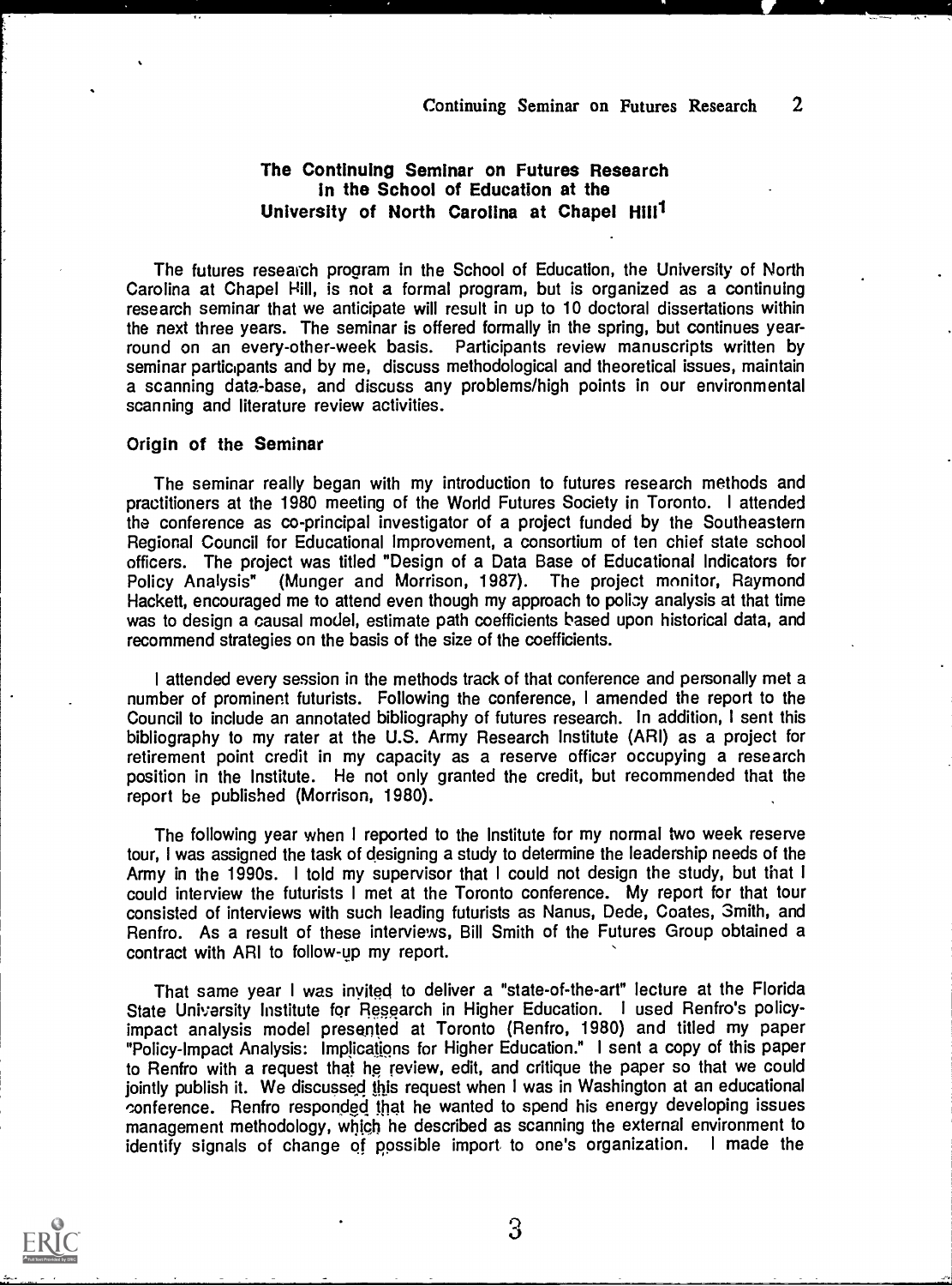#### Continuing Seminar on Futures Research 3

observation that this perspective complemented the policy-impact analysis model, and, Indeed, should go on the "front end" of it. Renfro immediately concurred, phonsd the 1982 WFS program chair, and successfully requested that we be granted space in the conference for an hour and a half session, "Merging Two Futures Concepts." In the meantime, I requested that my next period of duty at the Army Research Institute.occur during the conference and that my assignment be to write and deliver the paper with Renfro. Both requests were granted.

I made a third request that turned out to be as important as getting on the conference program. That is, I encouraged Renfro to ask his colleagues running pre- and postconference workshops to allow me to "sit in." In return, I promised to review the workshop as a part of my ARI report, and include the vita of each presenter. The fact that the Futures Group had obtained a contract after my round of interviews the previous year added weight to this petition. Consequently, I did attend two workshops. After attending the post-conference workshop conducted by Renfro, Boucher, and Ewing, I invited Renfro and Boucher to work with me in informing my colleagues in higher education about the application of futures research methods to planning and policy analysis. They accepted, and within the next two years we published a reader (Morrison, Renfro and Boucher, 1983) and a monograph (Morrison, Renfro and Boucher, 1984). In addition, Renfro and I published the results of our session in the The Futurist (Renfro and Morrison, 1982).

For my next tour of duty at ARI, I was asked to spend several months assisting them in developing their long range research plan. During the course of this duty I attended briefings at the Pentagon by vendors of various forecasting systems. I was impressed by the presentation made by the president of Vector Research, who had described an elaborate forecasting model built upon relationships of pertinent variables using historical data. During a break in the briefing, I asked him if his model could allow any consideration of potential events that could affect the relationships between variables or forecasted trends directly. His response was, "You cannot predict the future, and I am not going to try." I decided that I would include a paper that critiqued this approach to planning and forecasting as part of my tour report that summer. This paper was circulated informally to the Army planning community.

My duty during the summer of 1984 was to attend the World Future Society Conference in Washington and report on the extent to which futures methods and techniques were used in Army planning activities. During the conference, I received a call from an officer assigned to a task force charged by the Army Chief of Staff to develop recommendations for planning the Army officer postsecondary education system out to the year 2025. He had read the paper written or my last tour and wanted to explore the possibility of my working with this task force as  $\mu$  technical advisor.

After meeting with him later that week, I agreed to extend my active duty to be a technical advisor and recommended that the task force employ my colleagues Renfro and Boucher as consultants to the project, thus collaborating with first rate futurists on a major futures research project from start to finish. The project was completed the following February.

The following summer, 1985, my ARI assignment was to attend the meeting of the World Future Society and to prepare a proposal using reserve officers assigned to the Institute as environmental scanners to assist in ARI long range planning. A chance encounter with an acquaintance at the Institute, Paul Gade, led to the preparation of a background paper later used as the basis for a Request for Proposals to study alternative recruiting environn.ents. Wayne Boucher wrote a successful proposal; I was included as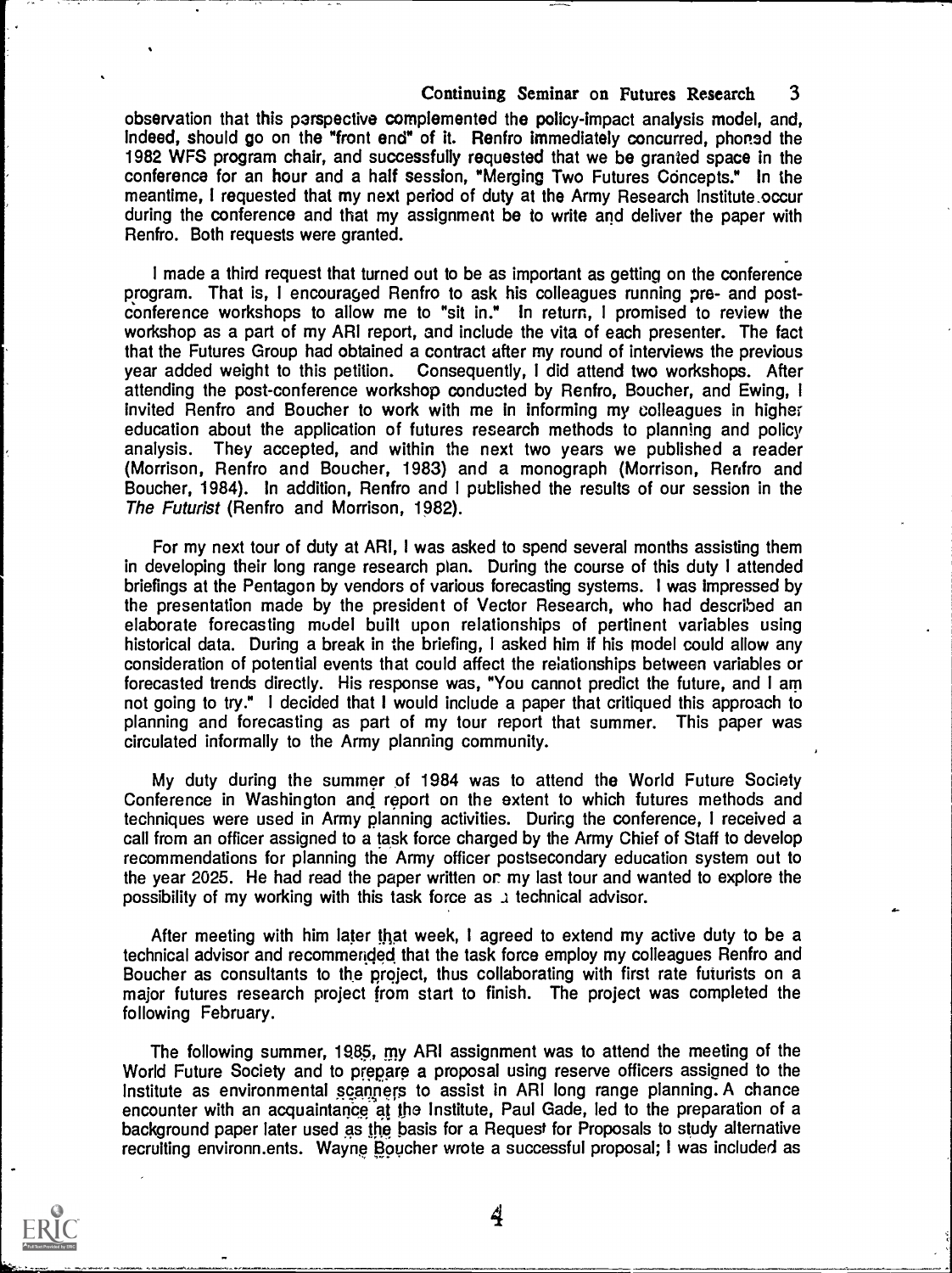a subcontractor. This project provided an opportunity to offer four students research apprenticeships for a study involving environmental scanning, Delphi construction and analysis, cross-impact analysis, and scenario generation. Moreover, we were able to use a beta cross-impact model that ran on an Apple II (PASS--Policy Analysis Simulation System) designed by the Institute for Future Systems. This study was completed last September (Boucher and Morrison, 1987).

During this period (1985-87) <sup>I</sup> became active in conducting pre-conference workshops on applying methods and techniques of futures research at the annual meetings of the Association for Institutional Research, the American Association of Community and Junior Colleges, the American Educational Research Association, and the Society for College and University Planning. (For descriptions of these workshops, see Morrison and Cope, 1985; Mecca and Morrison, 1988.) Some of these workshops have included students (Morrison, Speller, and McLean, in press; and Morrison, Speller, Clay, Markham and May, in press). I also redesigned my course on the two-year college to focus on using the ED QUEST model to plan for the future of a fictitious community college (Morrison and Neal, in press). In addition, <sup>I</sup> included an environmental scanning/issue identification exercise in my course on higher education in the U.S. Moreover, in the spring of 1987 I was assigned a seminar that was to be used for designing a course on educational planning.

#### The Continuing Seminar: General Description

It was in the second rendition of the planning seminar this past spring that the idea of a continuing research seminar was developed, an unassigned seminar that will continue throughout the calendar year for those students who wish to use futures research methods in their dissertations. The seminar per se carries no credit (for professor or student), but independent study credit or internship (research apprenticeship) credit is possible on a student-by-student case. This summer seven students are attending the seminar on a regular basis; three students who live out of the area are sent all seminar communications and are given seminar assignments.

## Environmental Scanning Activity

One of the major projects of the seminar is the development of an environmental scanning database. We use a taxonomy in which the dissertation area of each student is included along with typical scanning domains. This taxonomy is displayed in Figure 1. It is relatively simple because the microcomputer data base program we use (see below) allows every word to be a key word identifier; therefore, the more elaborate taxonomies used by other organizations (e.g., the United Way of America Environmental Scanning Data Base) are not necessary. All that is required to file the "hard copy" is a sequential number within each category. We have included the research area of each participant in order to facilitate gathering specific information relevant to that particular area. In essence, each student can regeive the benefit of the general scanning efforts of all participants for his cr her particular project.

Each student is assigned specific journals and newspapers to scan in order to augment the data gathered by students the previous three years and to keep it up to date (See Figure 2). Scanners are responsible for the initial classification of the articles they submit to the data base and for appending a brief statement of the implications for higher education.

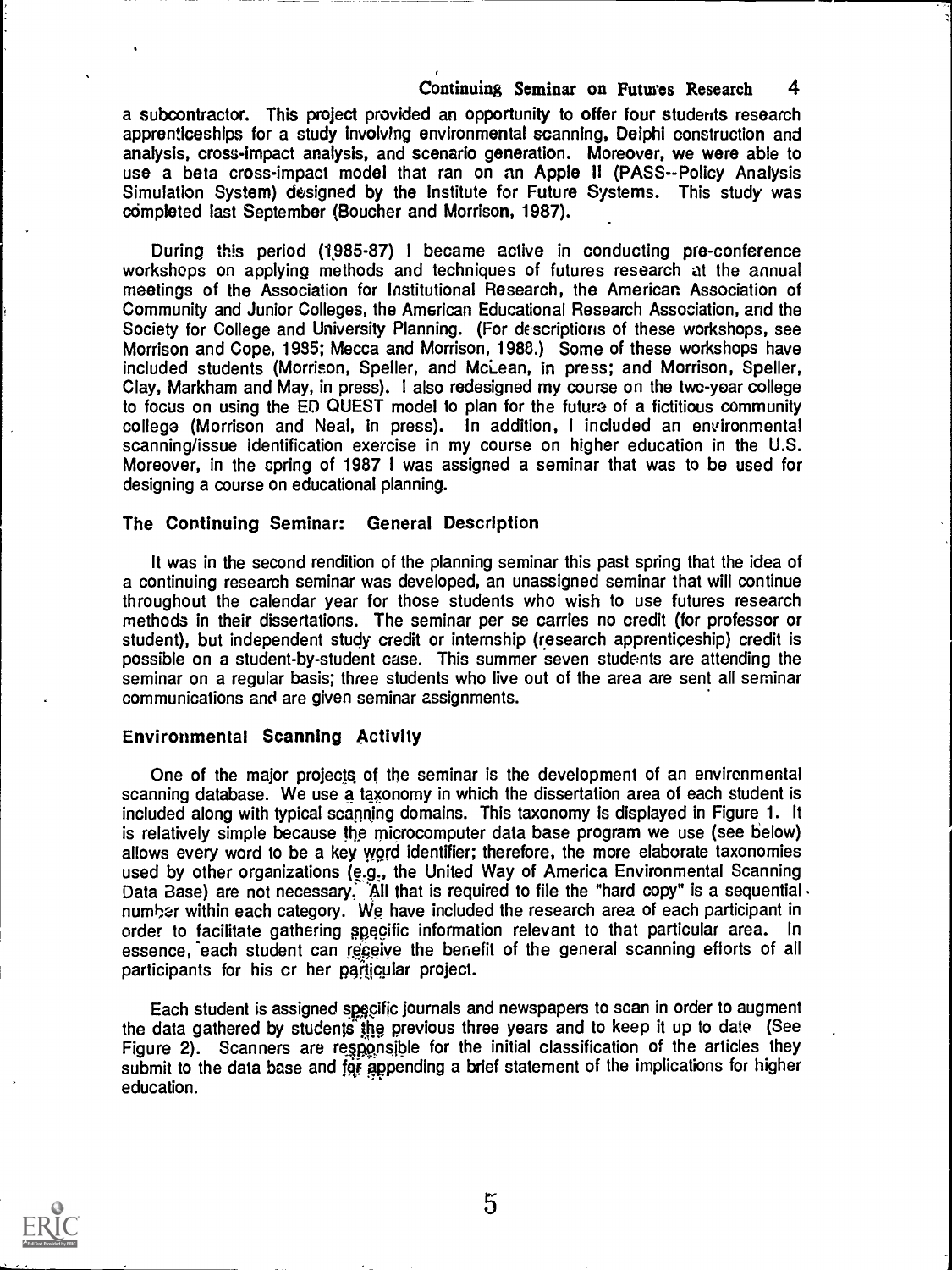## FIGURE 1: ENVIRONMENTAL SCANNING TAXONOMY

- Demographic **Technological** Political, Legal, Regulatory **Military** U.S Air Force **Hospitals** Business Schools Senior Colleges Nursing
- Social Economic Environmental U.S. Army **Dental** Church Related Colleges Departments of Physical Science Public Education

# FIGURE 2: SEMINAR INFORMATION RESOURCES

## Major Newspapers

The New York Times The Wall Street Journal The Los Angeles Times USA Today Education Week The Times Higher Education Supplement

The Miami Herald The Chicago Tribune The Christian Science Monitor The Chronicle of Higher **Education** 

#### Major Journals

## Social/demographic

American Demographics Public Opinion Quarterly Technological Forecasting and Social Change

## Byte High Technology Datamation Computer World Information World **Discover**

Mother Jones New Republic

Technological

Political

## Economic

Business Week The Economist Fortune **Forbes** Money Inc. Monthly Labor Review

### All Sectors

Vital Speeches of the Day Across the Board Naisbitt Trend Letter U.S. News and World Report Kiplinger Washington Letter

The National Journal The National Review

Time Newsweek Future Survey

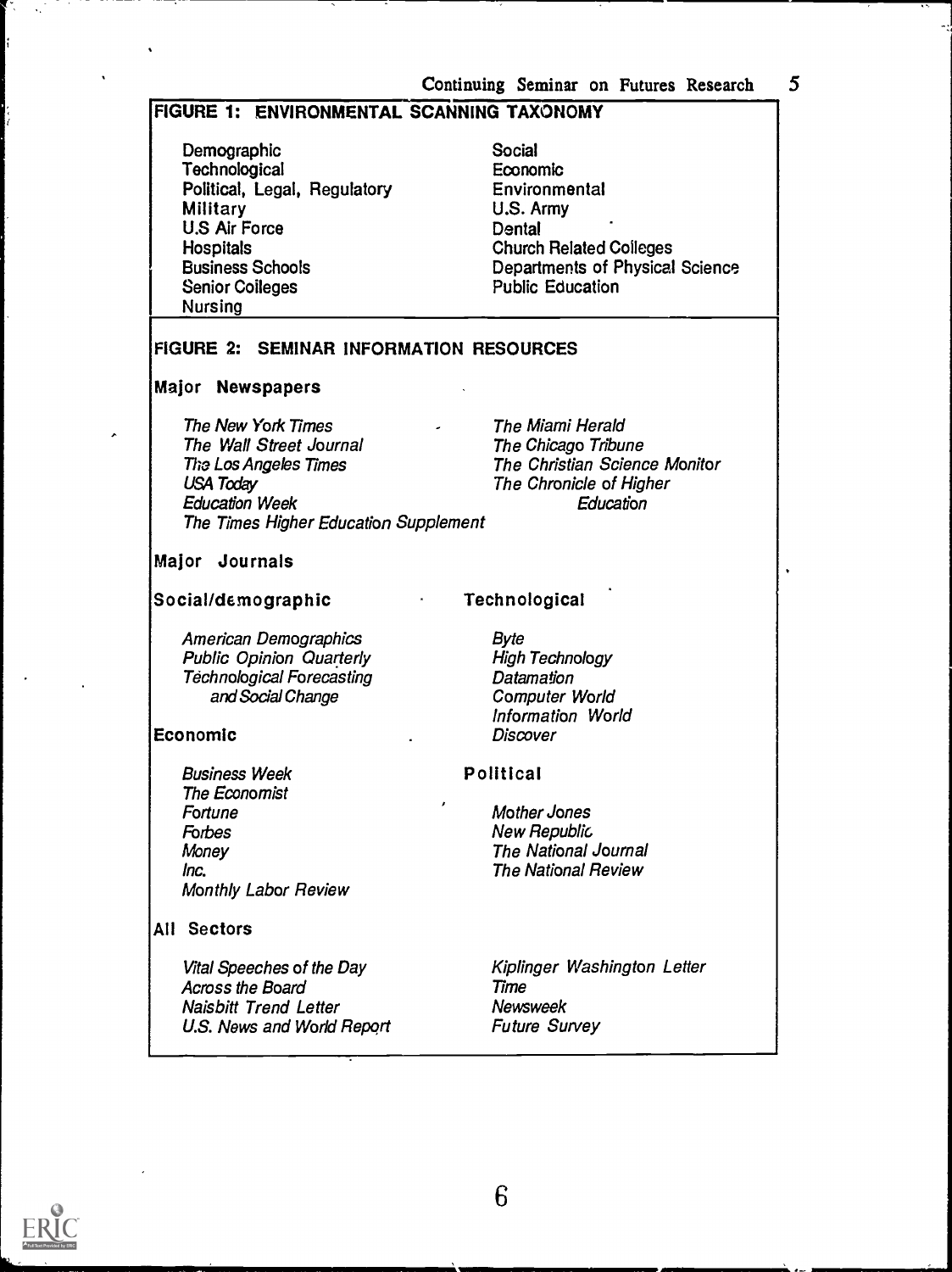The "base of operations" for the seminar is in the School's Instructional Materials Center, where the director, Susan Prillaman, has provided file cabinets for our hard copy and a Macintosh Plus computer to manage the electronic data base. In the file cabinets, the front of each category contains an empty folder for "scanners" to insert their material, In addition, each student is assigned an environmental scanning domain with the responsibility of maintaining the indicated files, abstracting articles in these files, assigning a taxonomy identification number to each article, and entering the abstracts on the electronic data base. This procedure (a) encourages submissions (scanners are much more likely to submit information if they do not have the responsibility for abstracting it); (b) ensures that information is reviewed by two persons; and (c) ensures that the information in the filing cabinets is current, up-to-date, and not redundant. (See Figure 3 for their instructions for how to abstract.)

#### The Futures Research Literature Data Base

Each seminar participant is also assigned one or more professional journal(s) (see Figure 4) to search for pertinent literature dealing with a number of categories describing the methodological and substantive scope of the seminar (see Figure 5). During the spring 1988 semester we used a CD ROM program to search triangle area libraries and the ERIC system for materials that fit these categories. These materials supplemented the manuscripts that we have been gathering for the past eight years, on the methods and theory of futures research and their use in higher education.

#### The Electronic Filing System

Each student is assigned categories of the literature data base to maintain. This responsibility includes abstracting articles in that category for insertion in the electronic literature data base. Both this and the electronic scanning data base are beta programs that work in conjunction with Hypercard on a Macintosh computer. When the program js activated, a "home card" appears on the screen. There are several entry locations on the card. The first is a field for insertion of the taxonomy number. The second is a three line field for a bibliographic notation, which for consistency, is to be entered in APA format. The third field is a three line "scroll field" for abstracts. Although only three lines at a time are shown on the screen, this field takes up to three pages of notes. The fourth field is another three line "scroll field" for implications of the article for education. Again, although only three lines are shown on the screen, up to three pages of information can be entered in this field. At the bottom of the "card," the viewer sees three "buttons" labeled "trends," "events," and "policies." If the "trend" button is "clicked," a card labelled "trends" replaces the home card on the screen. The first field on this card is for restating all trends reported in the article as Delphi statements. On the left border is a chart icon. If this icon is "clicked," MicroSoft Chart becomes operative so that the user can input trend data, including forecasted data from the article. The resulting graph is pasted on the card. The "event" and "policy" cards have the same format.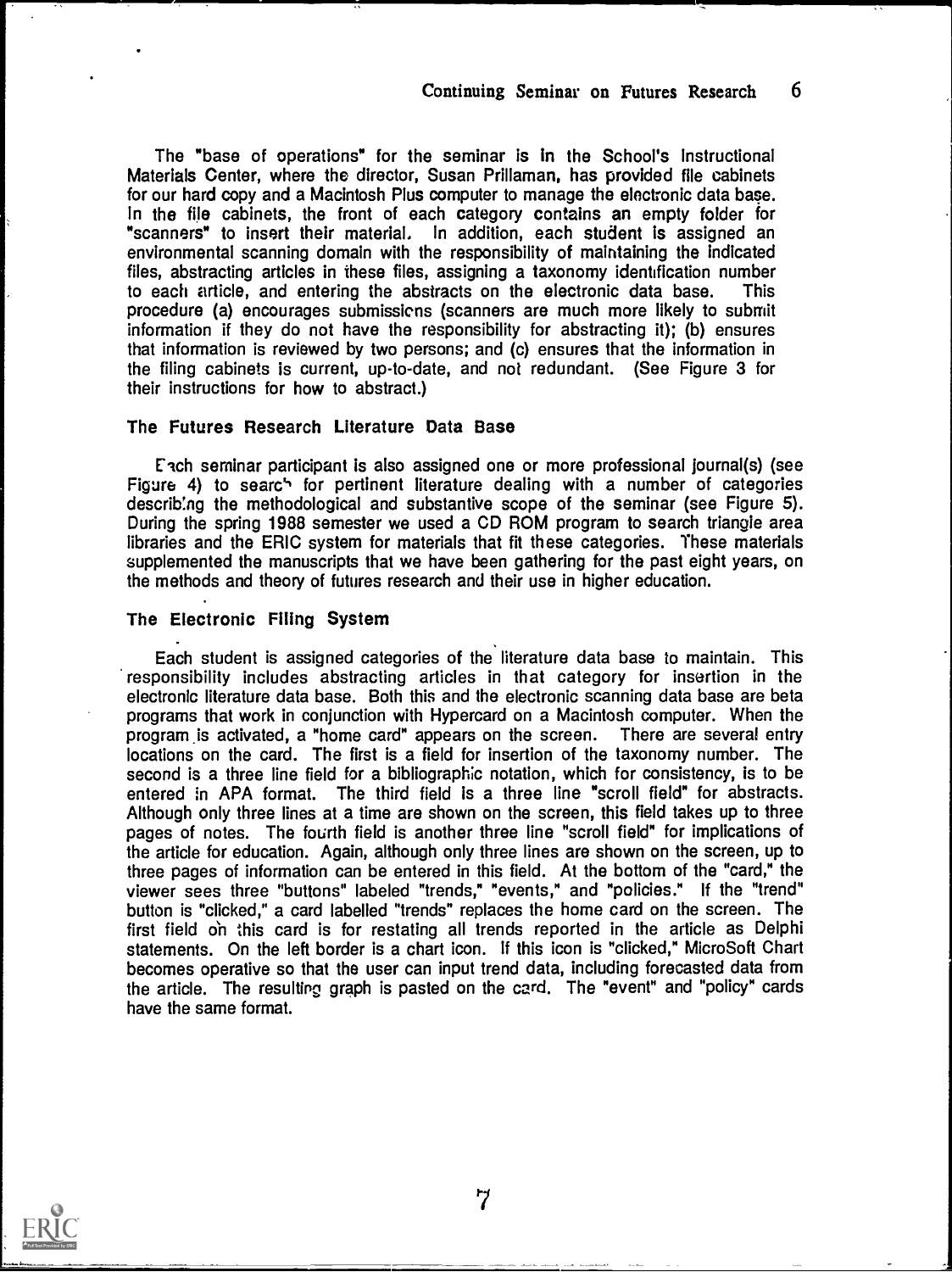# FIGURE 3: CRITERIA FOR ABSTRACTING

## Identifying A Source Document

• Does the item represent events, trends, developments, or 'deas that you have never before encountered?

• Does the item contradict previous assumptions or your own beliefs about what seems to be happening?

• Is the article from a surprising source, such as a liberal or conservative journal?

Can you link the item to other abstracts you have previously written or seen?

Do the implications of the item have explicit or implicit bearing on the long-range program or management of the institution?

## Writing the Abstract

An abstract is an easy-to-read digest of original material. The goal is to write a concise, accurate presentation of the material that is fully understandable without reference to the original source.

To begin the summary section, ask yourself, "If I had only a few minutes to describe this article to a colleague, what would I say?" "What is the most important idea or event that indicates change?" Your response to these questions should be the lead sentence of the abstract. Follow this sentence with development and explanation. Use quotation marks to make it clear when you are making direct citations from the text. Whenever possible, include statistical data. Umit the summary to no more than one-half page of single-spaced, typewritten copy.

The implications section of the abstract is where you respond to the question, "How will the information in this article affect higher education?" You might also include a list of those emerging issues suggested by the article, a description of future events you see occurring as a result of the trend identified by the article, and/or an identification of issue stakeholders if they are not listed by the article.

Speculation about implications is a part of the scanning and abstracting process. Here you try to determine an item's potential for affecting other facets of the social environment and/or higher education. There are no "right" answers; just write a couple of sentences that indicate your reasons for selecting the article for inclusion into the data base.

Source: modified from Morrison (1987)

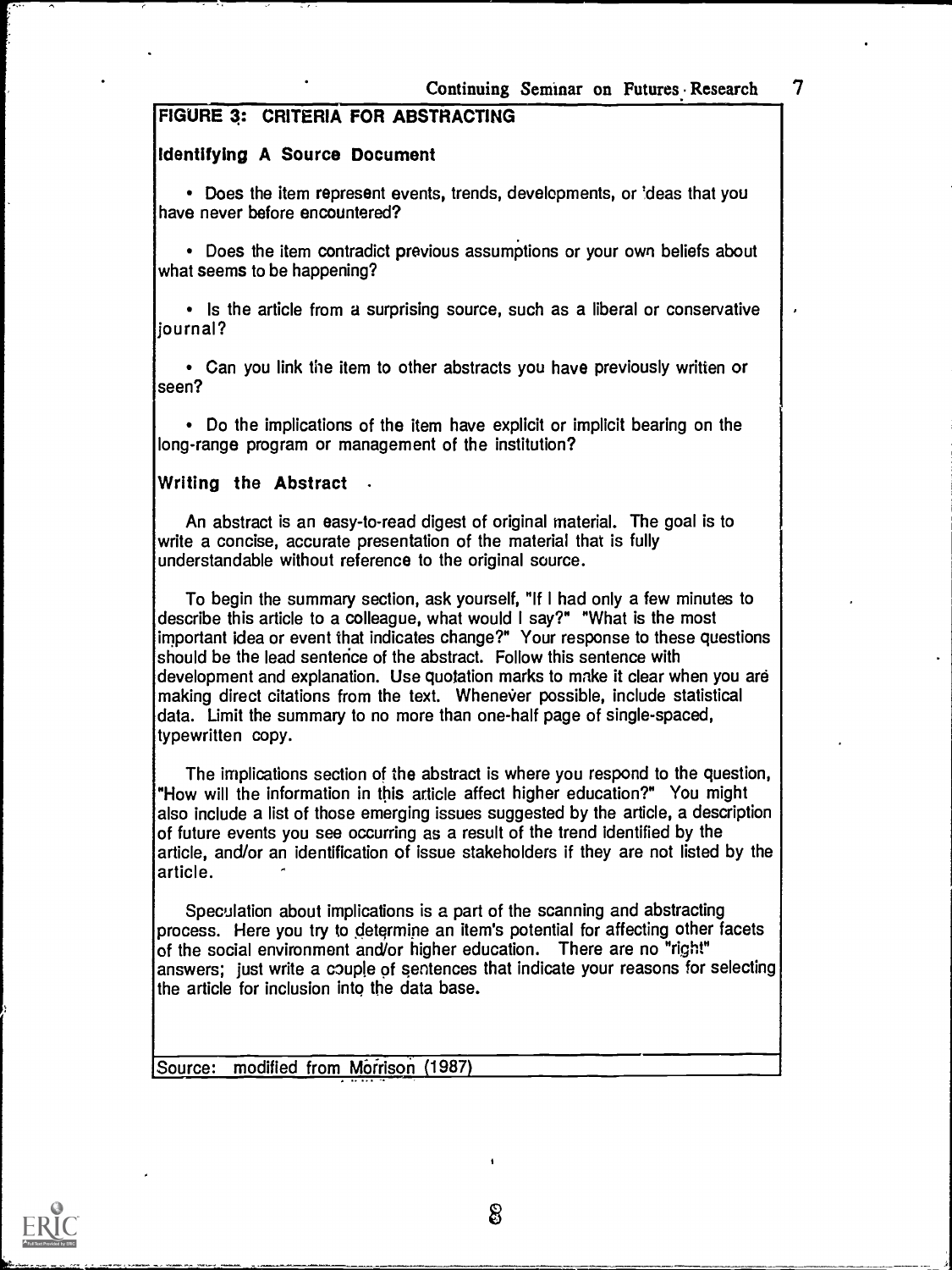# FIGURE 4: JOURNALS SCANNED FOR FUTURES RESEARCH DATA BASE

Administrative Science Quarterly Academy of Management Science Business Horizons California Management Review Future Survey **Futures** Human Relations Journal Harvard Business Review International Journal of Education

Long-Range Planning Management Planning Journal Organizational Dynamics Planning for Higher Education Strategic Management Sloan Management Review Technological Forecasting and Social Change

## FIGURE 5: LITERATURE DATA BASE CATEGORIES

Alternative futures Delphi Environmental scanning Forecasting Futuring Internal analysis Msl (bbys, proposals, etc) Organizational adaptation Policy analysis Perceptual analysis Strategic decisions Strategic planning Use of futures methods in education

Change Environmental uncertainty External analysis Futures Research Information and adaptation Long range planning Strategic change Organizational uncertainty Policy-impact analysis **Strategies** Strategic management. Trend-impact analysis

The major advantage of this program for the seminar is that every word on any card is a "key word identifier." That is, there is a search feature that enables the user to type in a word or series of words (e.g., Hispanic)to produce a smaller !stack" of all cards containing this word. Words further delimiting the data base may be used. If there is not sufficient information on the card for the user, the taxonomy code number enables<br>him or her to find the complete information resource in the hard copy files. Another him or her to find the complete information resource in the hard copy files. advantage of this program, particularly when used to abstract the futures research literature data base, is that the bibliographic information can be sorted by last name of the author for each "stack" and printed. Thus, bibliographic data need never be reentered. Finally, it is relatively simple to move information out of the Hypercard environment to a word processing file. For students using IBM compatible microcomputers, this file can be converted to an MS DOS text file in the University's microcomputer support center. Each student is encouraged to use the same word processing program; for example, using Microsoft Word for the Mac and for the IBM allows transfer of format as well as text.

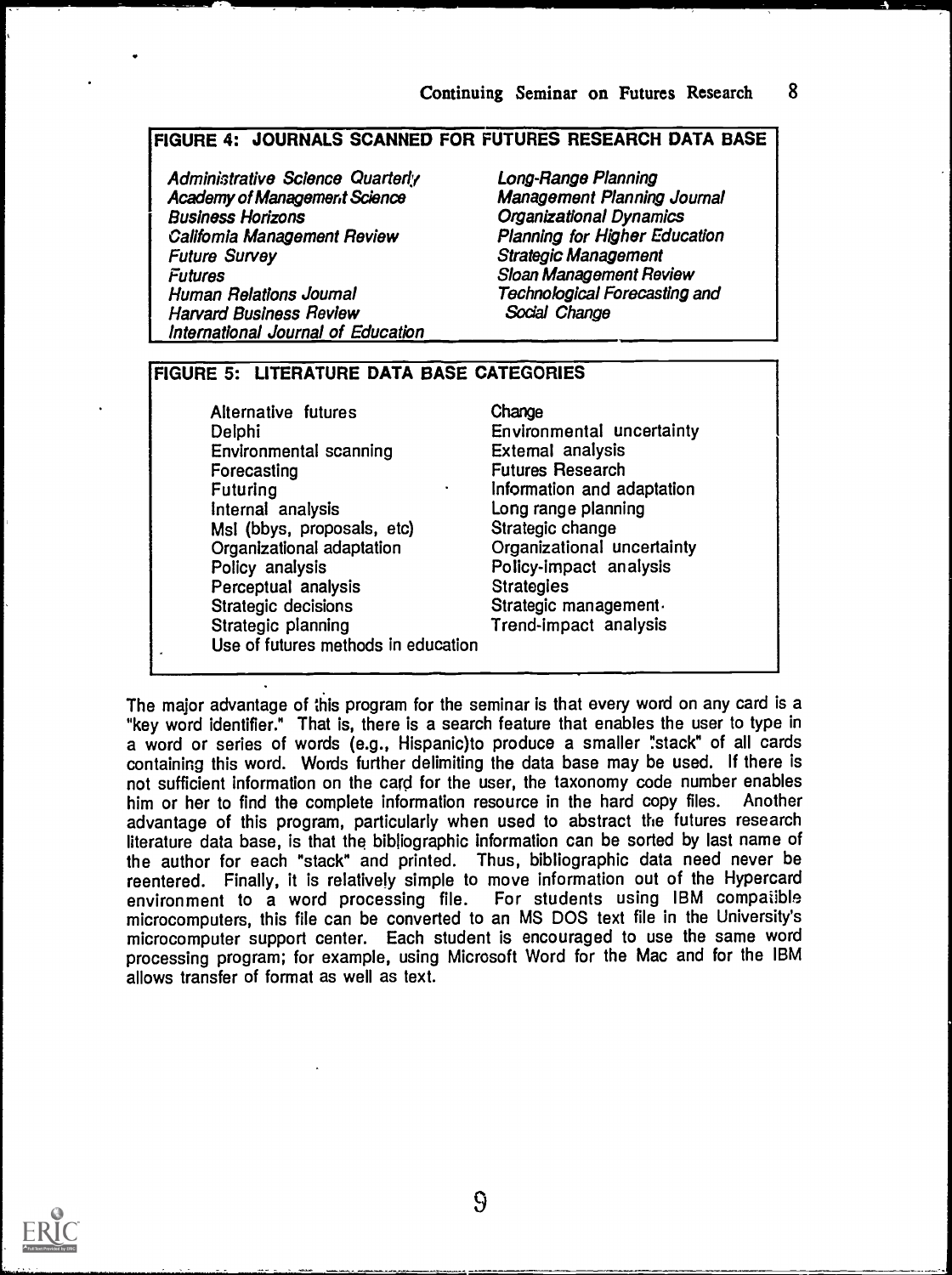## Software Support Systems

Two other software programs will shortly be available to the seminar. SYSTAT Corporation is coming out with SYSGRAPH this summer, which, in combination with SYSTAT, will enable us to input Delphi data and graph medians, upper quartile and, lower quartile scores. In addition, Bravo Corporation is under contract with Arizona State University to produce a state-of-the-art cross-impact modsi that can run on an IBM AT. This program should be operational by September 1st, 1988 (it is promised for October 1st).

Four students in the seminar will gain experience in this software via a research apprenticeship on a project with Arizona State University to evaluate their program for the recruitment and retention of minority faculty, staff, and students. The contract calls for tying evaluation to planning, via a study of the "most likely" and alternative futures for this program. The other students in the seminar who were apprentices on the Army recruiting project will also be able to use the software in their dissertation projects.

## Applying the ED QUEST Planning Model

ED QUEST is a planning model that employs a variety of research techniques (environmental scans, judgmental forecasts, cross-impact analysis, and scenarios) to develop and describe a "most likely" and alternative future environments that are then used to develop organizational plans and policies (Morrison and Mecca, 1988). This model forms the basis for a number of case study dissertations that should be completed and ready for presentation at the 1989 World Future Society's conference in Washington. For example, this fall, Thomas V. Mecca should complete his study of the application of ED QUEST in the strategic planning process used by an institutional planning team of a two-year college. This coming spring, James Ptaszynski should complete his study of the relationship of implementing the modei to organizational development. Other dissertations that could be completed this coming spring include Maria Clay's application of the model to a department charged with training and development at a university teaching hospital, David Raney's application of the model to planning for a learning resources center in a school of dentistry, and Lynn Baunach's application of the model to a department of physical sciences in a liberal arts college. Dissertations that may be in final stages of completion include Lee May's project on planning the future of a consortium of church-related colleges, Elizabeth Markham's application of the model to a study of the future of the nursing profession, and Carol Elinzer's project on the future of university offices of student affairs.

Two students in the seminar are just beginning their doctoral programs. William Helm is a colonel in the regular Army who will be assigned as a permanent professor at the U.S. Military Academy at West Point upon completion of his program. His tentative dissertation is to apply the ED QUEST model to the department of languages at the USMA. Gay Davis is using the seminar this summer for independent study credit to explore her interest of planning in higher education.

#### Future Prospects

A project in the preliminary stages, which may give sustenance to the seminar and enable us to recruit students with graduate assistantships, is one establishing an environmental scanning program for a state-wide consortium of two-year colleges. A draft proposal has been submitted to the North Carolina Department of Community Colleges. This draft was discussed with the Executive Vice President and the Director for Planning this past spring semester. The Department is interested in contracting with

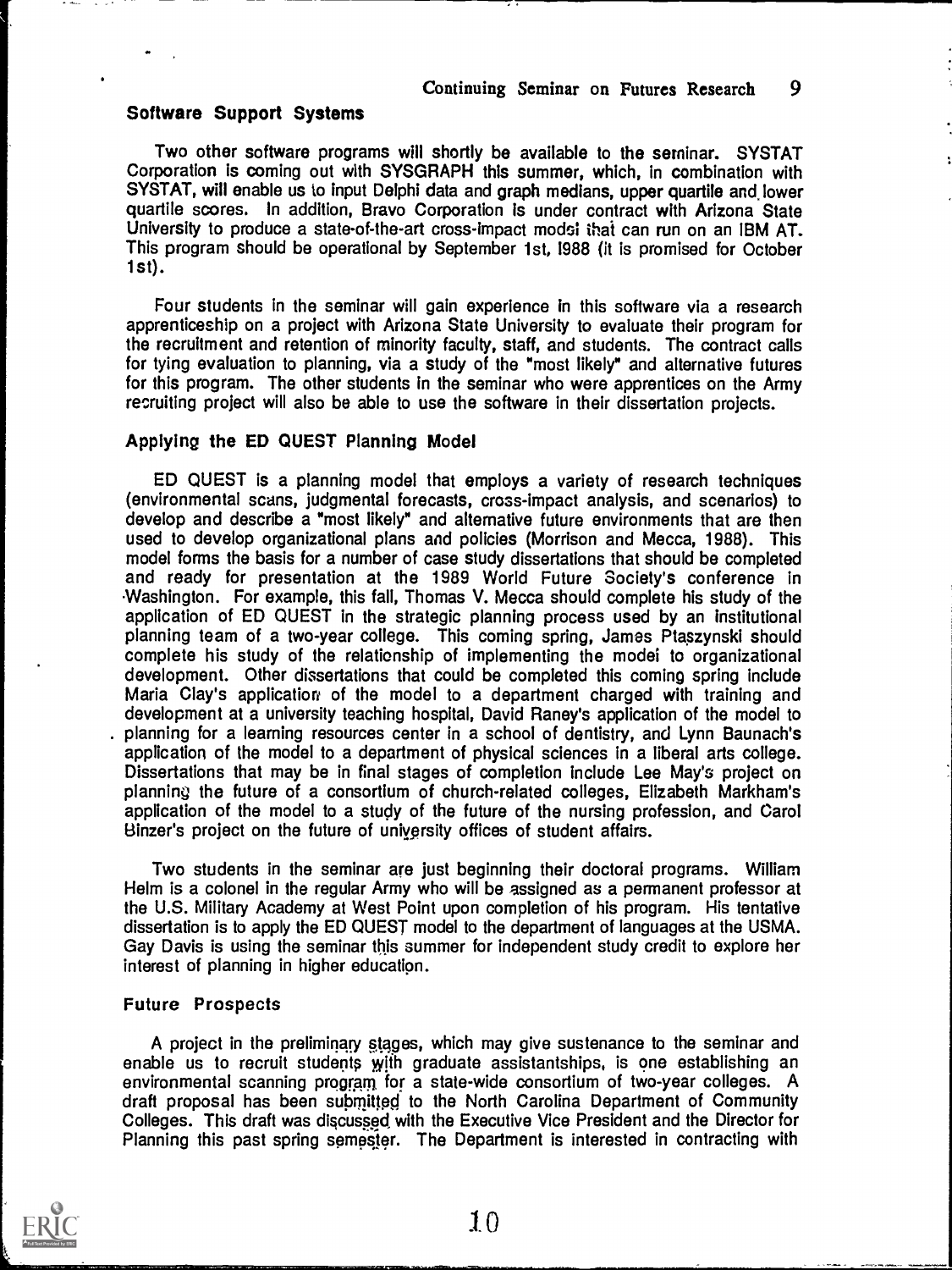the University to develop and maintain an environmental scanning data base and to provide training in planning and forecasting for decision-makers in participating institutions.

Although UNC-Chapel Hill does not have a formal program of futures studies, it does have a substantial informal program. Our anticipation that this program will result in up to 10 doctoral dissertations within the next three years is, we hope, a realistic one. We intend to disseminate the results of these studies not only at the World Future Society meeting next summer, but in appropriate annual meetings of such professional associations as the Society for College and University Planning, the Association for Institutional Research, the American Association for Higher Education, the American Association of Community and Junior Colleges, and the American Educational Research Association. In addition, we intend to submit the results of these projects to the journals published by these and other associations, including the Futures Research Quarterly. In this fashion we hope to be a part of the resurgence of interest in using futures research methods and techniques in educational planning and policy analysis.

### Notes

1The author would like to express appreciation to Blanche Arons, Carol Binzer, Wayne Boucher, Maria Clay, Gay Davis, Lee May, Sherry Morrison, and David Raney for their helpful comments on earlier versions of the manuscript. Of course, the views expressed here, and any errors, are solely the responsibility of the author.

## References

- Boucher, W.I., & Morrison, J.L. (in press). Alternative recruiting futures for the U.S. Army. Washington, DC: U.S. Army Research Institute.
- Mecca, T. V., and Morrison, J. L. (spring, 1988). Pathways to the future: Linking environmental scanning to strategic management. Community College Review, 15(4), 35-44.
- Morrison, J. L. (1987). Establishing an environmental scanning system to augment college and university planning. Planning for Higher Education, 15(1), 7-22.
- Morrison, J.L. (1980). Annotated bibliography of literature on social indicators, futures studies, and policy analysis. (Report No. 509). Alexandria, VA: U.S. Army Research Institute for the Behavioral and Social Sciences.
- Morrison, J. L. and Cope, R. E. (1985). Using futures research techniques in strategic planning: A simulation. Planning for Higher Education, 13(2), 5-9.
- Morrison, J. L. and Mecca, T. V. (1988). ED QUEST: Linking environmental scanning to strategic management. Chapel Hill, N.C.: Copytron.
- Morrison, J. L. and Neal, E. M. (in press). Educating community college leaders: A futures oriented college course. In N. A. Norris (Ed.), Community college futures: From rhetoric to reality. Stlllwater, OK: New Forums Press.